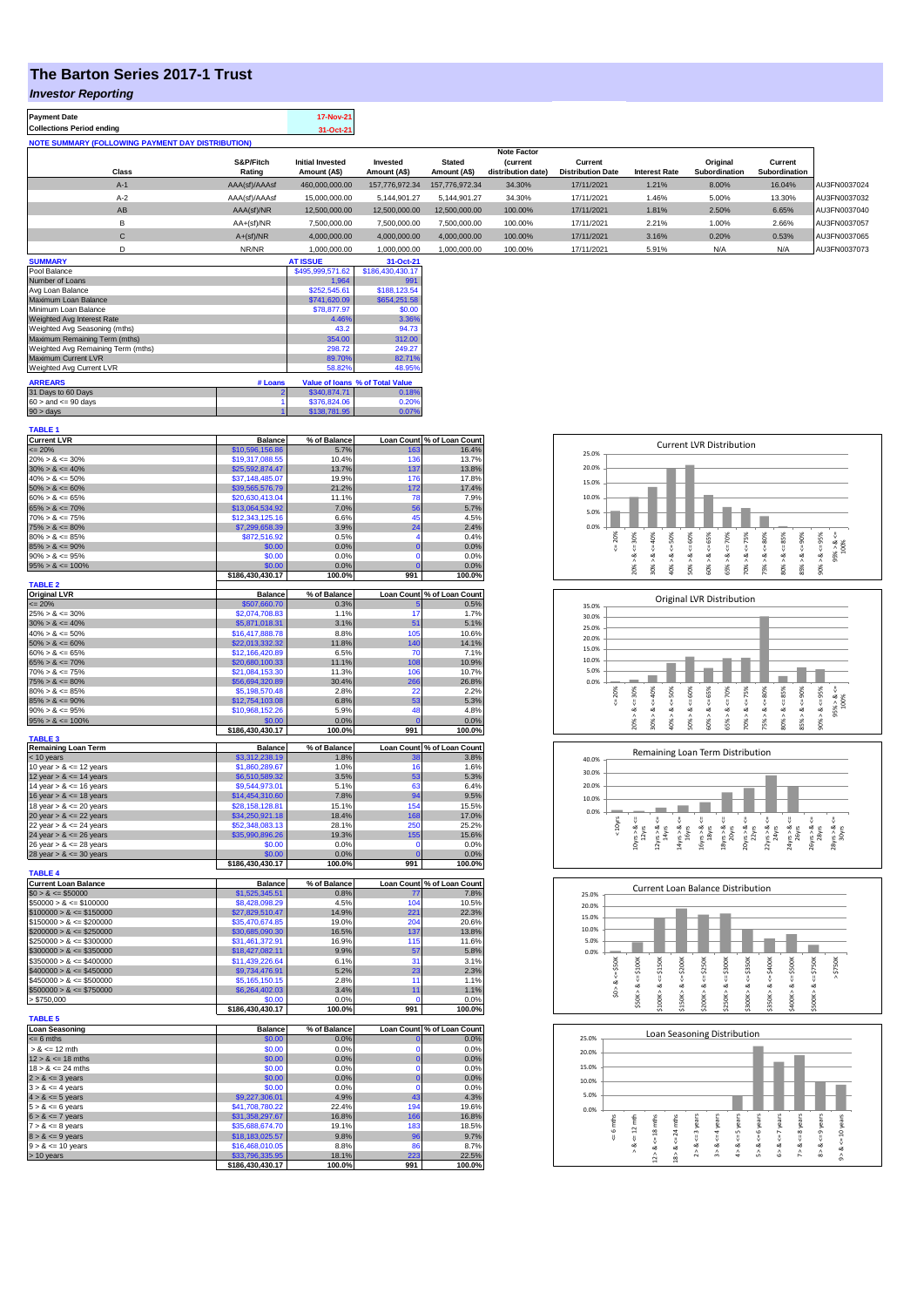# **The Barton Series 2017-1 Trust**

## *Investor Reporting*

| <b>Payment Date</b>                              |                                     | 17-Nov-21         |                   |                                                                                                                                                                                                                                                                                                         |
|--------------------------------------------------|-------------------------------------|-------------------|-------------------|---------------------------------------------------------------------------------------------------------------------------------------------------------------------------------------------------------------------------------------------------------------------------------------------------------|
| <b>Collections Period ending</b>                 |                                     | 31-Oct-21         |                   |                                                                                                                                                                                                                                                                                                         |
| TABLE 6                                          |                                     |                   |                   |                                                                                                                                                                                                                                                                                                         |
| Postcode Concentration (top 10 by value)         | <b>Balance</b>                      | % of Balance      | <b>Loan Count</b> | % of Loan Count                                                                                                                                                                                                                                                                                         |
| 2650                                             | \$4,347,217.17                      | 2.3%              | 26                | 2.6%                                                                                                                                                                                                                                                                                                    |
| 2905                                             | \$4,310,649.74                      | 2.3%              | 18                | 1.8%                                                                                                                                                                                                                                                                                                    |
| 5108                                             | \$3,719,992.97                      | 2.0%              | 26                | 2.6%                                                                                                                                                                                                                                                                                                    |
| 5109                                             | \$3,553,053.16                      | 1.9%              | 22                | 2.2%                                                                                                                                                                                                                                                                                                    |
| 2615                                             | \$3,329,428.54                      | 1.8%              | 15                | 1.5%                                                                                                                                                                                                                                                                                                    |
| 5118                                             | \$3,177,806.18                      | 1.7%              | 17                | 1.7%                                                                                                                                                                                                                                                                                                    |
| 2602                                             | \$2,944,121.99                      | 1.6%              | 14                | 1.4%                                                                                                                                                                                                                                                                                                    |
| 6208                                             | \$2,745,766.60                      | 1.5%              | 11                | 1.1%                                                                                                                                                                                                                                                                                                    |
| 2617                                             | \$2,689,689.29                      | 1.4%              | 12                | 1.2%                                                                                                                                                                                                                                                                                                    |
| 6210                                             | \$2,677,531.30                      | 1.4%              | 18                | 1.8%                                                                                                                                                                                                                                                                                                    |
| <b>TABLE 7</b>                                   |                                     |                   |                   |                                                                                                                                                                                                                                                                                                         |
| <b>Geographic Distribution</b>                   | <b>Balance</b>                      | % of Balance      |                   | Loan Count % of Loan Count                                                                                                                                                                                                                                                                              |
| <b>Australian Capital Territory</b>              | \$32,803,047.28                     | 17.6%             | 149               | 15.0%                                                                                                                                                                                                                                                                                                   |
| New South Wales                                  | \$29,400,844.00                     | 15.8%             | 150               | 15.1%                                                                                                                                                                                                                                                                                                   |
| Northern Territory                               | \$698,599.67                        | 0.4%              | 3                 | 0.3%                                                                                                                                                                                                                                                                                                    |
| Queensland                                       | \$5,494,355.90                      | 2.9%              | 26                | 2.6%                                                                                                                                                                                                                                                                                                    |
| South Australia                                  | \$77,131,394.99                     | 41.4%             | 473               | 47.7%                                                                                                                                                                                                                                                                                                   |
| Tasmania                                         | \$0.00                              | 0.0%              | 1                 | 0.1%                                                                                                                                                                                                                                                                                                    |
| Victoria                                         | \$4,275,877.28                      | 2.3%              | 20                | 2.0%                                                                                                                                                                                                                                                                                                    |
| Western Australia                                | \$36,626,311.05                     | 19.6%             | 169               | 17.1%                                                                                                                                                                                                                                                                                                   |
|                                                  | \$186,430,430.17                    | 100.0%            | 991               | 100.0%                                                                                                                                                                                                                                                                                                  |
| TABLE <sub>8</sub><br>Metro/Non-Metro/Inner-City | <b>Balance</b>                      | % of Balance      | <b>Loan Count</b> | % of Loan Count                                                                                                                                                                                                                                                                                         |
| Metro                                            | \$146,962,136.18                    | 78.8%             | 780               | 78.7%                                                                                                                                                                                                                                                                                                   |
| Non-metro                                        | \$39,167,158.32                     | 21.0%             | 210               | 21.2%                                                                                                                                                                                                                                                                                                   |
| Inner city                                       | \$301,135.67                        | 0.2%              |                   | 0.1%                                                                                                                                                                                                                                                                                                    |
|                                                  | \$186,430,430.17                    | 100.0%            | 991               | 100.0%                                                                                                                                                                                                                                                                                                  |
| <b>TABLE 9</b>                                   |                                     |                   |                   |                                                                                                                                                                                                                                                                                                         |
| <b>Property Type</b>                             | <b>Balance</b>                      | % of Balance      |                   | Loan Count % of Loan Count                                                                                                                                                                                                                                                                              |
| <b>Residential House</b>                         | \$170.876.845.03                    | 91.7%             | 901               | 90.9%                                                                                                                                                                                                                                                                                                   |
| <b>Residential Unit</b>                          | \$13,893,626.84                     | 7.5%              | 82                | 8.3%                                                                                                                                                                                                                                                                                                    |
| Rural                                            | \$0.00                              | 0.0%              | $\overline{0}$    | 0.0%                                                                                                                                                                                                                                                                                                    |
| Semi-Rural                                       | \$0.00                              | 0.0%              | $\mathbf 0$       | 0.0%                                                                                                                                                                                                                                                                                                    |
| <b>High Density</b>                              | \$1,659,958.30                      | 0.9%              |                   | 0.8%                                                                                                                                                                                                                                                                                                    |
| TABLE 10                                         | \$186,430,430.17                    | 100.0%            | 991               | 100.0%                                                                                                                                                                                                                                                                                                  |
| <b>Occupancy Type</b>                            | <b>Balance</b>                      | % of Balance      |                   | Loan Count % of Loan Count                                                                                                                                                                                                                                                                              |
|                                                  |                                     |                   |                   |                                                                                                                                                                                                                                                                                                         |
|                                                  |                                     | 80.8%             |                   |                                                                                                                                                                                                                                                                                                         |
| Owner Occupied<br>Investment                     | \$150,625,884.76<br>\$35,804,545.41 | 19.2%             | 799<br>192        |                                                                                                                                                                                                                                                                                                         |
|                                                  | \$186,430,430.17                    | 100.0%            | 991               |                                                                                                                                                                                                                                                                                                         |
| TABLE 11                                         |                                     |                   |                   |                                                                                                                                                                                                                                                                                                         |
| <b>Employment Type Distribution</b>              | <b>Balance</b>                      | % of Balance      |                   |                                                                                                                                                                                                                                                                                                         |
| Contractor                                       | \$2,495,253.75                      | 1.3%              | 15                |                                                                                                                                                                                                                                                                                                         |
| Pay-as-you-earn employee (casual)                | \$7,811,265.99                      | 4.2%              | 46                |                                                                                                                                                                                                                                                                                                         |
| Pay-as-you-earn employee (full time)             | \$142,776,600.42                    | 76.6%             | 738               |                                                                                                                                                                                                                                                                                                         |
| Pay-as-you-earn employee (part time)             | \$13,645,008.95                     | 7.3%              | 79                |                                                                                                                                                                                                                                                                                                         |
| Self employed                                    | \$8,428,482.38                      | 4.5%              | 42                |                                                                                                                                                                                                                                                                                                         |
| No data                                          | \$11,273,818.68                     | 6.0%              | 71                |                                                                                                                                                                                                                                                                                                         |
| <b>Director</b>                                  | \$0.00                              | 0.0%              | $\Omega$          |                                                                                                                                                                                                                                                                                                         |
| <b>TABLE 12</b>                                  | \$186,430,430.17                    | 100.0%            | 991               |                                                                                                                                                                                                                                                                                                         |
| <b>LMI Provider</b>                              | <b>Balance</b>                      | % of Balance      | <b>Loan Count</b> |                                                                                                                                                                                                                                                                                                         |
| QBE                                              | \$171,720,865.78                    | 92.1%             | 930               |                                                                                                                                                                                                                                                                                                         |
| Genworth                                         | \$14,709,564.39                     | 7.9%              | 61                |                                                                                                                                                                                                                                                                                                         |
|                                                  | \$186,430,430.17                    | 100.0%            | 991               |                                                                                                                                                                                                                                                                                                         |
| TABLE 13                                         |                                     |                   |                   |                                                                                                                                                                                                                                                                                                         |
| <b>Arrears</b>                                   | <b>Balance</b>                      | % of Balance      | <b>Loan Count</b> |                                                                                                                                                                                                                                                                                                         |
| <= 0 days                                        | \$183.123.654.88                    | 98.2%             | 976               |                                                                                                                                                                                                                                                                                                         |
| $0 >$ and $\leq 30$ days                         | \$2,450,294.57                      | 1.3%              | 11                |                                                                                                                                                                                                                                                                                                         |
| $30 >$ and $\leq 60$ days                        | \$340,874.71                        | 0.2%              | $\overline{2}$    |                                                                                                                                                                                                                                                                                                         |
| $60 >$ and $\leq 90$ days                        | \$376,824.06                        | 0.2%              | 1                 |                                                                                                                                                                                                                                                                                                         |
| $90 > \text{days}$                               | \$138,781.95                        | 0.1%              |                   |                                                                                                                                                                                                                                                                                                         |
| TABLE 14                                         | \$186,430,430.17                    | 100.0%            | 991               |                                                                                                                                                                                                                                                                                                         |
| <b>Interest Rate Type</b>                        | <b>Balance</b>                      | % of Balance      |                   |                                                                                                                                                                                                                                                                                                         |
| Variable                                         | \$143,186,919.52                    | 76.8%             | 801               |                                                                                                                                                                                                                                                                                                         |
| Fixed                                            | \$43,243,510.65                     | 23.2%             | 190               |                                                                                                                                                                                                                                                                                                         |
|                                                  | \$186,430,430.17                    | 100.0%            | 991               |                                                                                                                                                                                                                                                                                                         |
| <b>TABLE 15</b>                                  |                                     |                   |                   |                                                                                                                                                                                                                                                                                                         |
| <b>Weighted Ave Interest Rate</b>                | <b>Balance</b>                      | <b>Loan Count</b> |                   | 80.6%<br>19.4%<br>100.0%<br>Loan Count % of Loan Count<br>1.5%<br>4.6%<br>74.5%<br>8.0%<br>4.2%<br>7.2%<br>0.0%<br>100.0%<br>% of Loan Count<br>93.8%<br>6.2%<br>100.0%<br>% of Loan Count<br>98.5%<br>1.1%<br>0.2%<br>0.1%<br>0.1%<br>100.0%<br>Loan Count % of Loan Count<br>80.8%<br>19.2%<br>100.0% |
| <b>Fixed Interest Rate</b>                       | 2.869                               | 190               |                   |                                                                                                                                                                                                                                                                                                         |
|                                                  |                                     |                   |                   |                                                                                                                                                                                                                                                                                                         |
| <b>TABLE 16</b>                                  |                                     |                   |                   |                                                                                                                                                                                                                                                                                                         |
| COVID-19 Impacted Loan                           | Impacted (#)                        | Impacted (%)      | Impacted (\$)     |                                                                                                                                                                                                                                                                                                         |
|                                                  |                                     | 0.10%             | \$370,251.89      |                                                                                                                                                                                                                                                                                                         |
| <b>TABLE 16</b>                                  |                                     |                   |                   |                                                                                                                                                                                                                                                                                                         |

| Foreclosure, Claims and Losses (cumulative) | <b>Balance</b> | <b>Loan Count</b> |
|---------------------------------------------|----------------|-------------------|
| Properties foreclosed                       | \$73,685.93    |                   |
| Claims submitted to mortgage insurers       | \$70,056.08    |                   |
| Claims paid by mortgage insurers            | \$70,056,08    |                   |
| loss covered by excess spread               | \$3,629.85     |                   |
| Amount charged off                          | \$0.00         |                   |

Please note: Stratified data excludes loans where the collateral has been sold and there is an LMI claim pending.